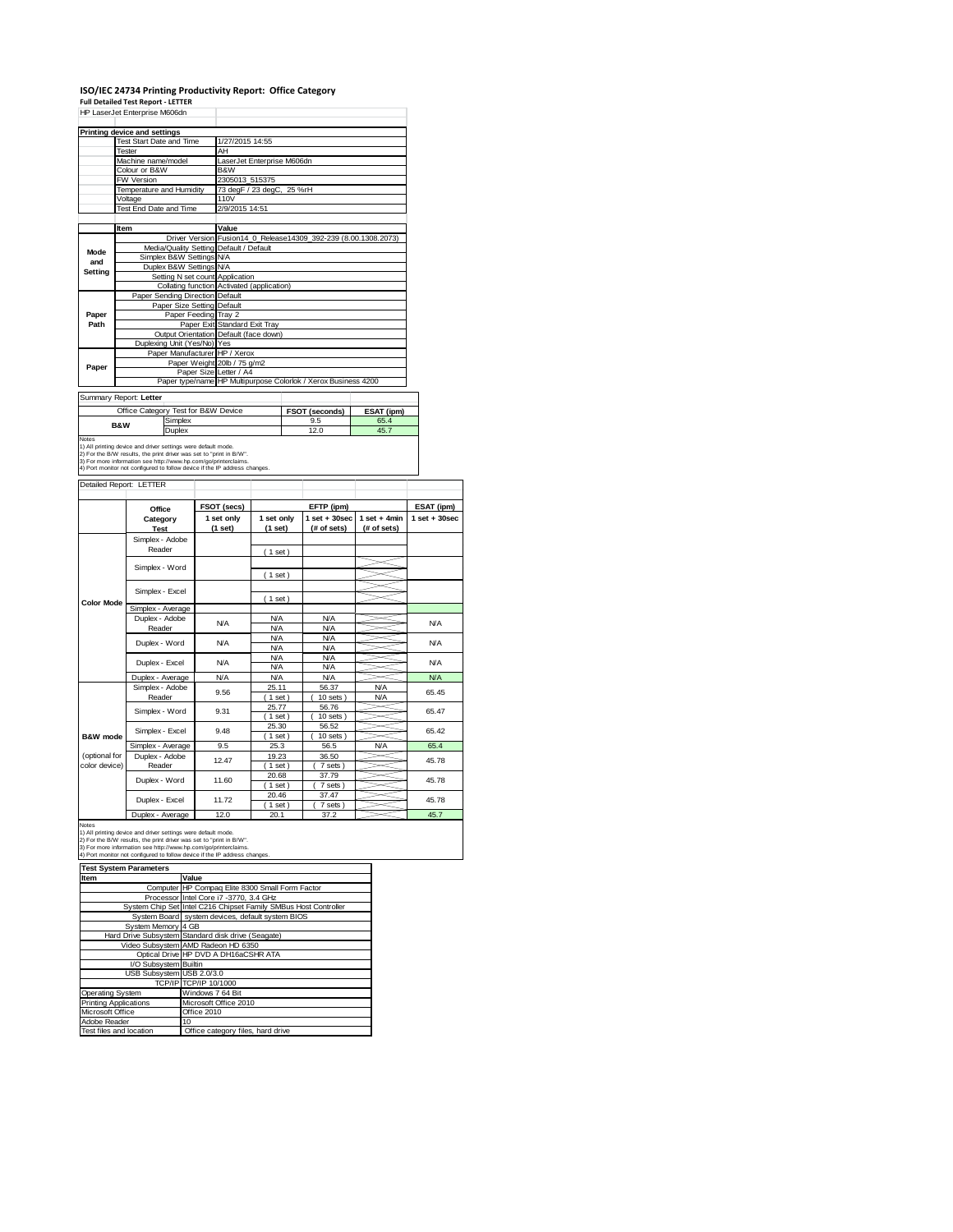### **ISO/IEC 24734 Printing Productivity Report: Office Category**

#### **Full Detailed Test Report ‐ A4**

|         | HP LaserJet Enterprise M606dn           |                                                                 |
|---------|-----------------------------------------|-----------------------------------------------------------------|
|         | Printing device and settings            |                                                                 |
|         | Test Start Date and Time                | 1/27/2015 14:55                                                 |
|         | Tester                                  | AH                                                              |
|         | Machine name/model                      | LaserJet Enterprise M606dn                                      |
|         | Colour or B&W                           | B&W                                                             |
|         | FW Version                              | 2305013 515375                                                  |
|         | Temperature and Humidity                | 73 degF / 23 degC, 25 %rH                                       |
|         | Voltage                                 | 110V                                                            |
|         | Test End Date and Time                  | 2/9/2015 14:51                                                  |
|         |                                         |                                                                 |
|         | Item                                    | Value                                                           |
|         |                                         | Driver Version Fusion14 0 Release14309 392-239 (8.00.1308.2073) |
| Mode    | Media/Quality Setting Default / Default |                                                                 |
| and     | Simplex B&W Settings N/A                |                                                                 |
| Setting | Duplex B&W Settings N/A                 |                                                                 |
|         | Setting N set count Application         |                                                                 |
|         |                                         | Collating function Activated (application)                      |
|         | Paper Sending Direction Default         |                                                                 |
|         | Paper Size Setting Default              |                                                                 |
| Paper   | Paper Feeding Trav 2                    |                                                                 |
| Path    |                                         | Paper Exit Standard Exit Tray                                   |
|         |                                         | Output Orientation Default (face down)                          |
|         | Duplexing Unit (Yes/No) Yes             |                                                                 |
|         | Paper Manufacturer HP / Xerox           |                                                                 |
| Paper   |                                         | Paper Weight 20lb / 75 g/m2                                     |
|         | Paper Size Letter / A4                  |                                                                 |
|         |                                         | Paper type/name HP Multipurpose Colorlok / Xerox Business 4200  |
|         | Summany Report: AA                      |                                                                 |

Summary Report: **A4**

|                                                               | Office Category Test for B&W Device | <b>FSOT (seconds)</b> | <b>ESAT (ipm)</b> |  |  |
|---------------------------------------------------------------|-------------------------------------|-----------------------|-------------------|--|--|
| <b>B&amp;W</b>                                                | Simplex                             | 9.9                   | 62.4              |  |  |
|                                                               | Duplex                              | 12.1                  | 43.6              |  |  |
| <b>Notes</b>                                                  |                                     |                       |                   |  |  |
| 1) All printing dovice and driver cottings were default mode. |                                     |                       |                   |  |  |

1) All printing device and driver settings were default mode.<br>2) For the B/W results, the print driver was set to "print in B/W".<br>3) For more information see http://www.hp.com/go/printerclaims.<br>4) Port monitor not configur

Detailed Report: A4

|               | Office            | FSOT (secs) |            | EFTP (ipm)        |                | ESAT (ipm)                                                                   |  |
|---------------|-------------------|-------------|------------|-------------------|----------------|------------------------------------------------------------------------------|--|
|               | Category          | 1 set only  | 1 set only | $1$ set $+30$ sec | $1$ set + 4min | $1$ set $+30$ sec                                                            |  |
|               | <b>Test</b>       | (1 set)     | (1 set)    | (# of sets)       | (# of sets)    |                                                                              |  |
|               | Simplex - Adobe   |             |            |                   |                |                                                                              |  |
|               | Reader            |             | (1 set)    |                   |                |                                                                              |  |
|               |                   |             |            |                   |                |                                                                              |  |
|               | Simplex - Word    |             | (1 set)    |                   |                |                                                                              |  |
|               |                   |             |            |                   |                |                                                                              |  |
| Colour        | Simplex - Excel   |             | (1 set)    |                   |                |                                                                              |  |
| Mode          | Simplex - Average |             |            |                   |                |                                                                              |  |
|               | Duplex - Adobe    | N/A         | N/A        | <b>N/A</b>        |                |                                                                              |  |
|               | Reader            |             | N/A        | <b>N/A</b>        |                |                                                                              |  |
|               | Duplex - Word     | N/A         | N/A        | <b>N/A</b>        |                | <b>N/A</b>                                                                   |  |
|               |                   |             | N/A        | <b>N/A</b>        |                |                                                                              |  |
|               | Duplex - Excel    | N/A         | N/A        | <b>N/A</b>        |                | <b>N/A</b>                                                                   |  |
|               |                   |             | N/A        | <b>N/A</b>        |                |                                                                              |  |
|               | Duplex - Average  | N/A         | <b>N/A</b> | <b>N/A</b>        |                |                                                                              |  |
|               | Simplex - Adobe   | 10.19       | 23.52      | 53.51             | <b>N/A</b>     |                                                                              |  |
|               | Reader            |             | $1$ set)   | $10$ sets $)$     | <b>N/A</b>     |                                                                              |  |
|               | Simplex - Word    | 9.56        | 25.08      | 54.33             |                |                                                                              |  |
|               |                   |             | $1$ set)   | $10$ sets $)$     |                |                                                                              |  |
|               | Simplex - Excel   | 9.67        | 24.81      | 53.97             |                |                                                                              |  |
| B&W mode      |                   |             | $1$ set)   | $10$ sets $)$     |                |                                                                              |  |
|               | Simplex - Average | 9.9         | 24.4       | 53.9              | <b>N/A</b>     |                                                                              |  |
| (optional for | Duplex - Adobe    | 12.42       | 19.30      | 35.52             |                | 43.76                                                                        |  |
| color device) | Reader            |             | $1$ set)   | 7 sets            |                |                                                                              |  |
|               | Duplex - Word     | 11.75       | 20.42      | 36.28             |                | 43.76                                                                        |  |
|               |                   |             | $1$ set)   | 7 sets            |                | <b>N/A</b><br><b>N/A</b><br>62.43<br>62.44<br>62.40<br>62.4<br>43.56<br>43.6 |  |
|               | Duplex - Excel    | 11.86       | 20.22      | 36.10             |                |                                                                              |  |
|               |                   |             | $1$ set)   | 7 sets            |                |                                                                              |  |
|               | Duplex - Average  | 12.1        | 19.9       | 35.9              |                |                                                                              |  |

**IValue**<br> **IValue**<br> **IMP** Compaq Elite 8300 Small Form Computer | HP Compaq Elite 8300 Small Form Factor<br>Processor | Intel Core i7 -3770, 3.4 GHz<br>System Chip Sell Intel C216 Chipset Family SMBus Host Controller<br>System Hoard system devices, default system BIOS<br>System Memory | 4 I/O Subsystem Builtin USB Subsystem USB 2.0/3.0 TCP/IP TCP/IP 10/1000 Operating System Windows 7 64 Bit Printing Applications Microsoft Office 2010 Microsoft Office **Office 2010**<br>Adobe Reader 10 Adobe Reader<br>Test files and location **Test System Parameters**

Office category files, hard drive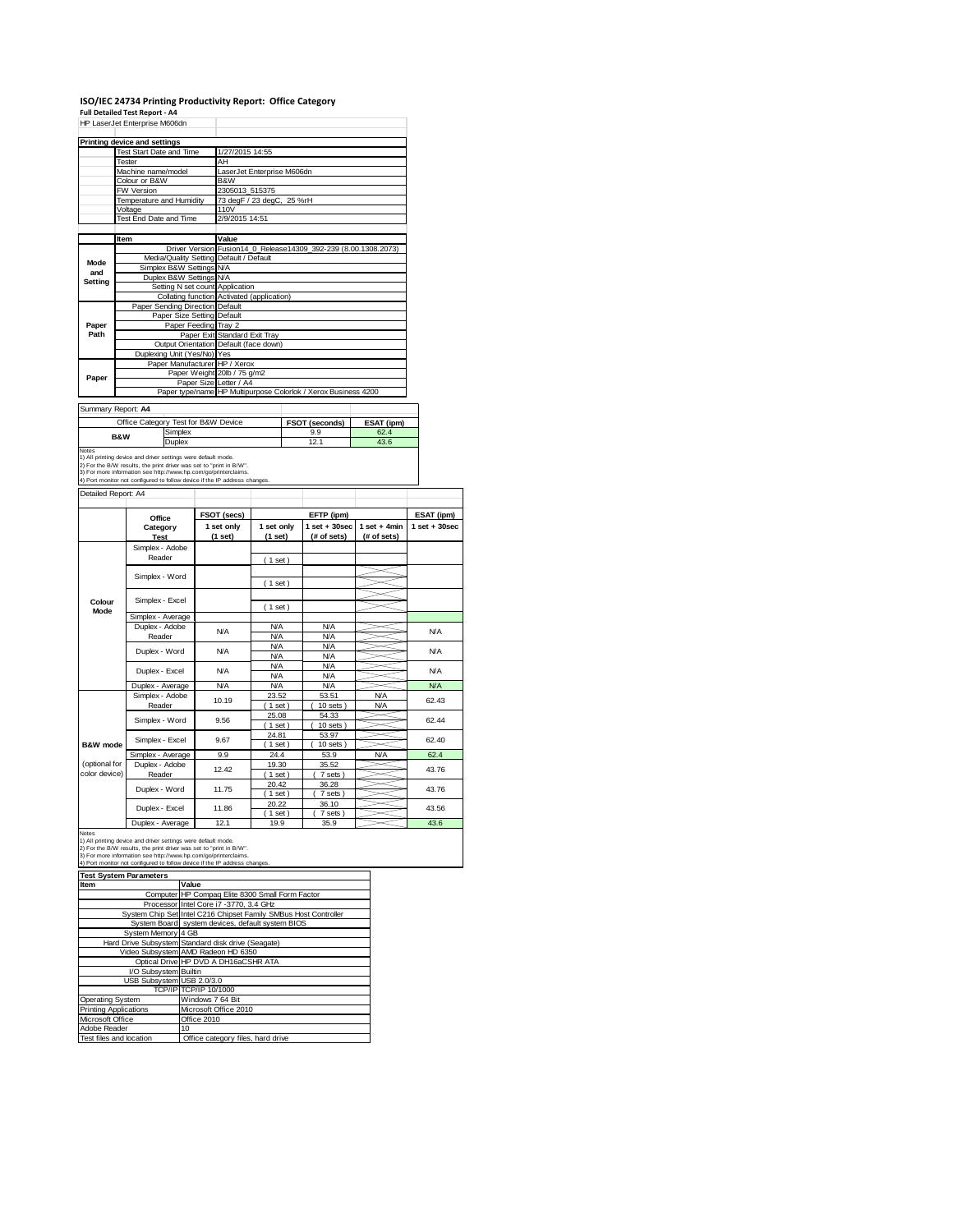## ISO/IEC 17629 First Print Out Time Report: Office Category<br>Full Detailed Test Report - LETTER<br>HP LaserJet Enterprise M606dn

|                              | HP LaserJet Enterprise M606dn |                                                  |  |  |  |
|------------------------------|-------------------------------|--------------------------------------------------|--|--|--|
|                              | Printing device and settings  |                                                  |  |  |  |
|                              | Test Start Date and Time      | 1/27/2015 14:55                                  |  |  |  |
|                              | Tester                        | AH                                               |  |  |  |
|                              | Machine name/model            | LaserJet Enterprise M606dn                       |  |  |  |
|                              | Colour or B&W                 | B&W                                              |  |  |  |
|                              | Configuration (options)       | Default                                          |  |  |  |
|                              | Controller                    | Not Specified                                    |  |  |  |
|                              | Printing device page count    | Unknown                                          |  |  |  |
| Printing supplies page count |                               | <b>Unknown</b>                                   |  |  |  |
|                              | Temperature and Humidity      | 73 degF / 23 degC, 28 %rH                        |  |  |  |
|                              | Voltage                       | 110V                                             |  |  |  |
|                              | Test End Date and Time        | 2/2/2015 23:45                                   |  |  |  |
|                              |                               |                                                  |  |  |  |
|                              | <b>Item</b>                   | Value                                            |  |  |  |
| Mode                         | PDL and driver version        | Fusion14 0 Release14309 392-239 (8.00.1308.2073) |  |  |  |
| and                          | Print Quality mode            | default                                          |  |  |  |
| Setting                      | <b>B&amp;W</b> settings       | default                                          |  |  |  |
|                              | Paper feed orientation        | Short Edge                                       |  |  |  |
| Paper                        | Paper type setting            | default                                          |  |  |  |
|                              | Paper feeding                 | Standard cassette                                |  |  |  |
|                              | Paper exit                    | Standard exit tray                               |  |  |  |
| Paper Path                   | Output orientation            | default (face up or face down)                   |  |  |  |
|                              | Duplexing unit                | Short Edge                                       |  |  |  |

**FPOT from Ready (seconds)**

**ISO First Page Out Time Summary Report: Office Category**

ummary Report: Letter

Simplex 6.7<br>Duplex 10.0 Duplex 10.0 Notes 1) All printing device and driver settings were default mode. 2) For the B/W results, the print driver was set to "print in B/W". 3) For more information see http://www.hp.com/go/printerclaims. 4) Port monitor not configured to follow device if the IP address changes. 5) Page counts were collected after completion of the tests. **B&W**

|                                |                           | ISO First Page Out Time Report: Office Category |                    |                              |                      |            |
|--------------------------------|---------------------------|-------------------------------------------------|--------------------|------------------------------|----------------------|------------|
| <b>Detailed Report: LETTER</b> |                           |                                                 |                    |                              |                      |            |
|                                |                           | Word<br>(seconds)                               | Excel<br>(seconds) | Adobe<br>Reader<br>(seconds) | Average<br>(seconds) | Delay Time |
|                                | FPOT from Ready - Simplex |                                                 |                    |                              |                      |            |
|                                | FPOT from Ready - Duplex  |                                                 |                    |                              |                      |            |
| <b>Color Mode</b>              | FPOT from Sleep - Simplex |                                                 |                    |                              |                      |            |
|                                | Recovery Time             |                                                 |                    |                              |                      |            |
|                                | FPOT from Off - Simplex   |                                                 |                    |                              |                      |            |
|                                | Warm-up Time              |                                                 |                    |                              |                      |            |
|                                | FPOT from Ready - Simplex | 6.54                                            | 6.74               | 6.78                         | 6.69                 | 21 Seconds |
|                                | FPOT from Ready - Duplex  | 9.77                                            | 9.90               | 10.35                        | 10.01                | 21 Seconds |
| <b>B&amp;W Mode</b>            | FPOT from Sleep - Simplex |                                                 |                    | 9.39                         |                      |            |
|                                | Recovery Time             |                                                 |                    | 2.6                          |                      |            |
|                                | FPOT from Off - Simplex   |                                                 |                    | 92.01                        |                      |            |
|                                | Warm-up Time              |                                                 |                    | 85.23                        |                      |            |

Notes<br>1) All printing device and driver settings were default mode.<br>2) For the B/W results, the print driver was set to "print in B/W".<br>3) For more information see http://www.hp.com/go/printerclaims.<br>4) Port monitor not co

**Item Value Test System Parameters**

| ltem                              | Value                                                   |  |  |  |
|-----------------------------------|---------------------------------------------------------|--|--|--|
| Computer                          | HP Compaq Elite 8300 Small Form Factor                  |  |  |  |
| Processor                         | Intel Core i7 -3770, 3.4 GHz                            |  |  |  |
| System Chip Set                   | Intel C216 Chipset Family SMBus Host Controller         |  |  |  |
| System Board                      | system devices, default system BIOS                     |  |  |  |
| System Memory                     | 4 GB                                                    |  |  |  |
| <b>Hard Drive Subsystem</b>       | Standard disk drive (Seagate)                           |  |  |  |
| Video Subsystem                   | AMD Radeon HD 6350                                      |  |  |  |
| Optical Drive                     | HP DVD A DH16aCSHR ATA                                  |  |  |  |
| I/O Subsystem                     | <b>Builtin</b>                                          |  |  |  |
| <b>USB Subsystem</b>              | USB 2.0/3.0                                             |  |  |  |
| TCP/IP                            | 10/1000                                                 |  |  |  |
| <b>Operating System</b>           | Windows 7 Business/Ultimate, 64 bit, Build 7601, SP 1   |  |  |  |
|                                   | Microsoft Office 2010 SP2                               |  |  |  |
|                                   | Adobe Reader 10.1.4                                     |  |  |  |
| <b>Print Driver</b>               | Fusion14 0 Release14309 392-239 (8.00.1308.2073)        |  |  |  |
| Office category files, hard drive |                                                         |  |  |  |
|                                   | <b>Printing Applications</b><br>Test files and location |  |  |  |